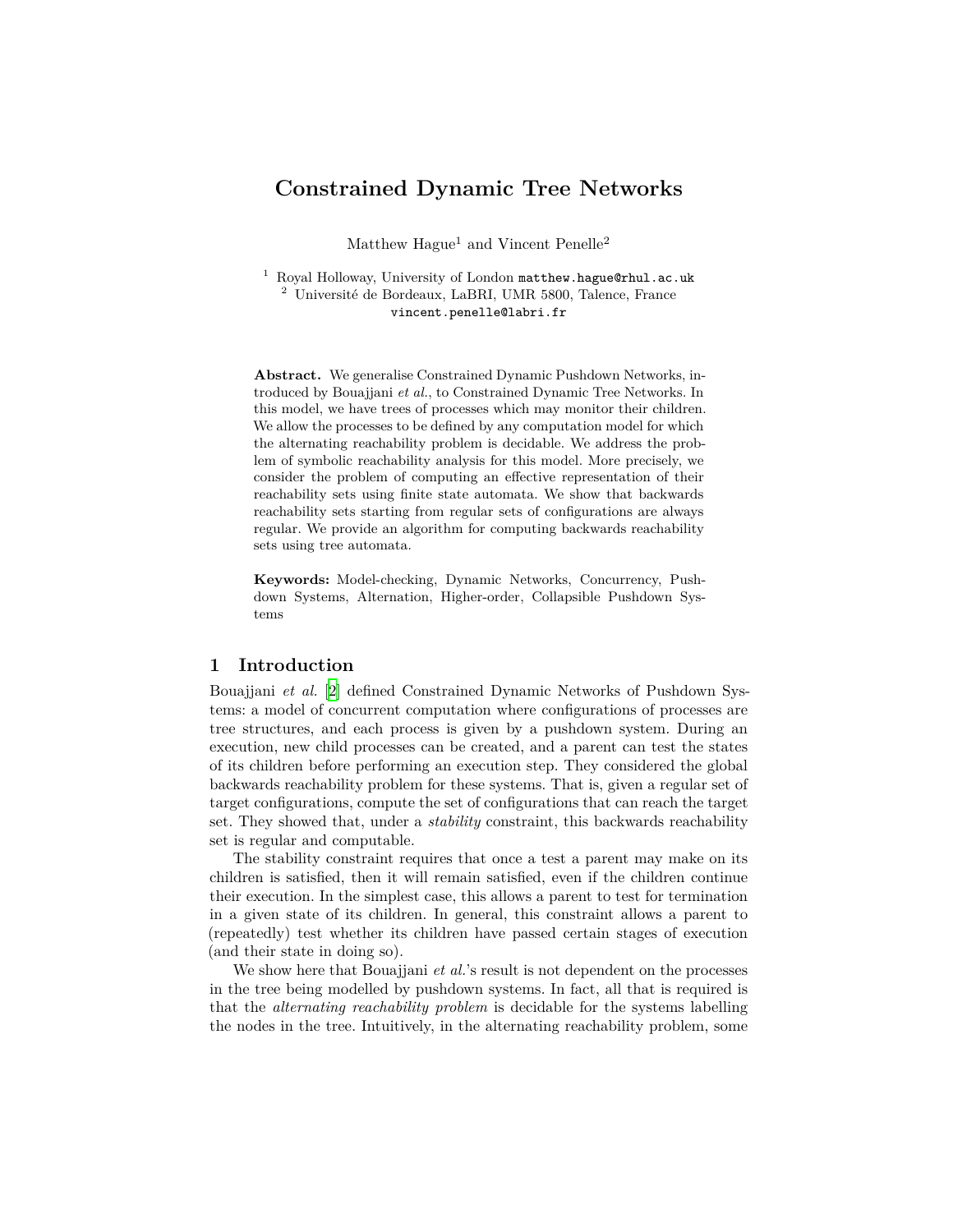steps during the run of the system may be required to split into separate paths. From the initial state, we ask whether all paths of the execution reach a given final state.

Thus, we introduce *Constrained Dynamic Tree Networks*, which are tree networks of processes as before, but the individual processes can be labelled by any system for which the alternating reachability problem is decidable.

One particular instance of interest is the case of networks of *collapsible pushdown systems* [[14](#page-11-0)]. Collapsible pushdown systems are a generalisation of pushdown systems that are known to be equi-expressive with *Higher-Order Recursion Schemes*. The alternating reachability problem is known to be decidable for these systems [\[32](#page-11-1)]. In fact, the backwards reachability sets of alternating collapsible pushdown systems are also known to be computable and regular [\[4](#page-10-1)]. Thus, we obtain a new model of concurrent higher-order programs for which the backwards reachability sets are also computable and regular. An advantage of our approach is that we do not need to consider the technical difficulties of reasoning about collapsible pushdown systems. The proof presented here only needs to take care of the concurrent aspects of the computations. Thus, we obtain results for quite complex systems with a relatively modest proof.

Modern day programming increasingly embraces higher-order programming, both via the inclusion of higher-order constructs in languages such as  $C_{++}$ , JavaScript and Python, but also via the importance of *callbacks* in highly popular technologies such as jQuery and Node.js. For example, to read a file in Node.js, one would write

# fs.readFile('f.txt', **function** (err, data) { ..use data.. });

In this code, the call to readFile spawns a new thread that asynchronously reads f.txt and sends the data to the function argument. This function will have access to, and frequently use, the closure information of the scope in which it appears (for example, variables defined before the readFile statement). The rest of the program runs *in parallel* with this call. This style of programming is fundamental to both jQuery and Node.js programming, as well as being a popular for programs handling input events or slow IO operations such as fetching remote data or querying databases (e.g. HTML5's indexedDB).

Analysing such programs is a challenge for verification tools which usually do not model higher-order recursion, or closures, accurately. However, several higher-order model-checking tools have been recently developed. This trend was pioneered by Kobayashi *et al.* [[18\]](#page-11-2). The feasibility of higher-order model-checking in practice has been demonstrated by numerous higher-order model-checking tools [[17](#page-11-3)[,19](#page-11-4)[,21](#page-11-5),[30,](#page-11-6)[5](#page-10-2)[,6](#page-10-3)[,36](#page-11-7)]. Since all of these tools can handle the alternating reachability problem, it is possible that our techniques may be used to provide model checking tools for concurrent higher-order programs.

Our construction follows Bouajjani *et al.* and uses a *saturation* method to construct a regular representation of the backwards reachability set. However, our automaton representation is different: it separates the representation of the system states from the tree structure. We also use different techniques to prove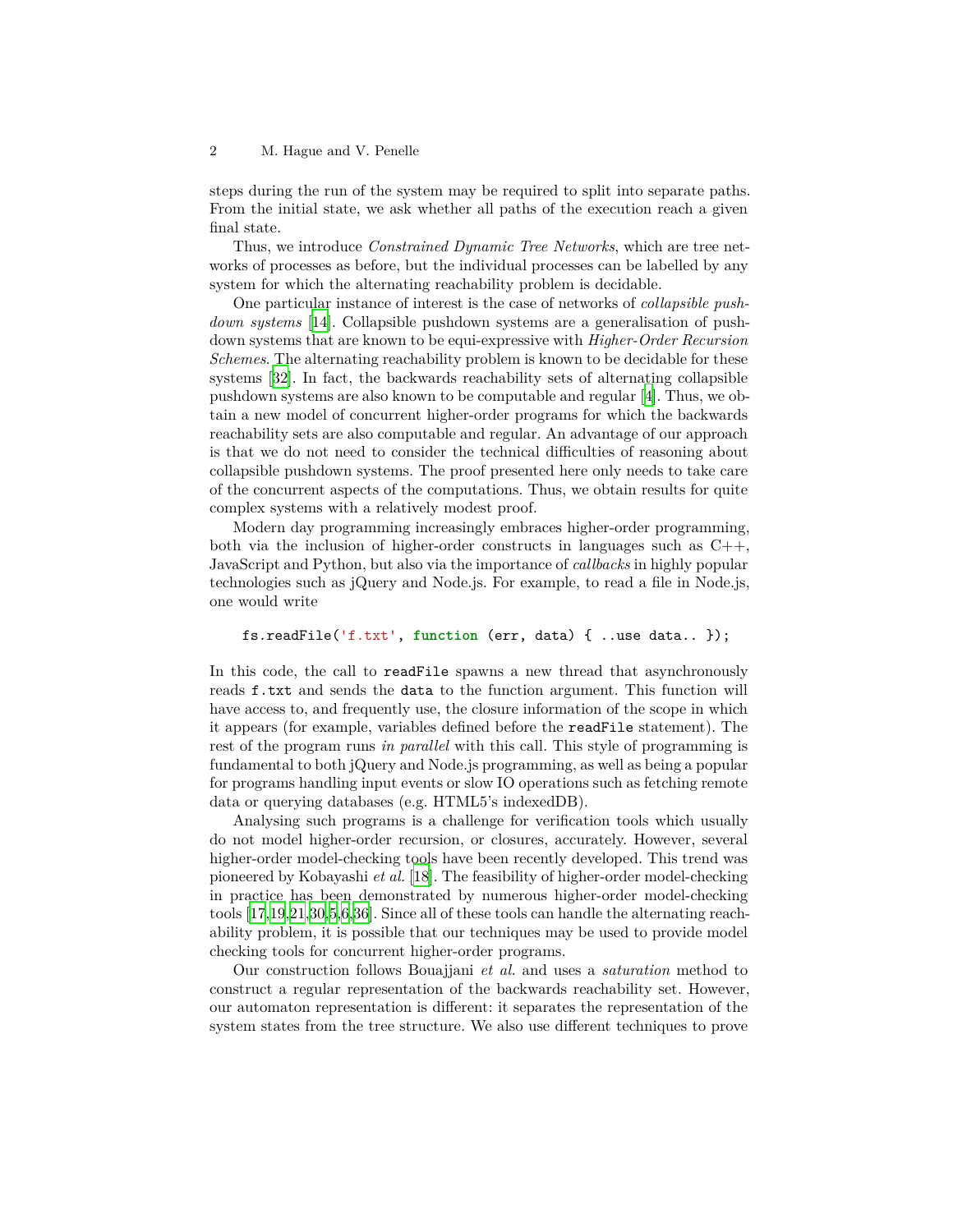correctness of the construction. In particular, our soundness proof works by defining and showing soundness of each transition of the automaton, rather than dissecting complete runs. This is an application of a technique first used for a saturation technique for solving parity games over pushdown systems [\[15](#page-11-8)].

The full version of this article with appendices is available online [\[16](#page-11-9)].

### **1.1 Related Work**

Dynamic pushdown networks have been studied without the process tree structure or constraints allowing a parent to inspect its children [[26](#page-11-10)[,39](#page-12-0)]. Various decidability-preserving locking techniques have also been investigated [\[24](#page-11-11)]. Some of these works also allow the tree structure to be taken into account [[23,](#page-11-12)[31\]](#page-11-13). Touili and Atig have also considered communication structures that are not necessarily trees [\[41](#page-12-1)]. However, these works consider pushdown networks only.

There has been some work studying concurrent variants of recursion scheme model checking, including a context-bounded algorithm for recursion schemes [\[20](#page-11-14)], and further underapproximation methods such as phase-bounded, ordered, and scope-bounding [\[12](#page-10-4)[,38](#page-12-2)]. These works allow only a fixed number of threads.

Dynamic thread creation is permitted by both Yasukata *et al.* [\[42](#page-12-3),[43\]](#page-12-4) and by Chadha and Viswanathan [\[7](#page-10-5)]. In Yasukata *et al.*'s model, recursion schemes may spawn and join threads. Communication is permitted only via nested locks. Their work is a generalisation of results for order-1 pushdown systems [\[11](#page-10-6)]. Chadha and Viswanathan allow threads to be spawned, but only one thread runs at a time, and must run to completion. Moreover, the tree structure is not maintained.

The saturation technique was popularised by Bouajjani *et al.* [\[1](#page-10-7)] for the analysis of pushdown systems, which was implemented in the successful Moped tool [\[37](#page-11-15),[40\]](#page-12-5). Saturation methods also exist for *ground tree rewrite systems* and related systems [[25](#page-11-16)[,3](#page-10-8)[,27](#page-11-17)], though use different techniques.

Ground tree rewrite systems may also be generalised to trees where the nodes are labelled by higher-order stacks. Penelle proves decidability of first order logic with reachability over such systems [\[34](#page-11-18)]. However, this result does not allow nodes to have an unbounded number of direct children, and does not consider collapsible stacks in their full generality.

A related model of tree rewriting was introduced by Clemente *et al.* [[8\]](#page-10-9). This model allows more powerful rewriting rules than ground tree rewrite systems while still enjoying decidability of alternating reachability. It is shown that reachability over alternating variants of a number of pushdown system models can be reduced to this model. In particular, this includes (ordered) annotated pushdown systems which are tightly related to (concurrent) collapsible pushdown systems. We believe it is likely that constrained dynamic networks of annotated pushdown systems could also be encoded in this model. However, our result applies to any system for which alternating reachability is decidable, and does not require an encoding of the underlying model into any particular form.

There is various research into meta-results on the analysis of concurrent systems, where the concurrent structure is the object of the research. Recent work by La Torre *et al.* has shown that parameterised safety analysis is possible of asynchronous networks of shared-memory systems [\[22\]](#page-11-19), provided, amongst other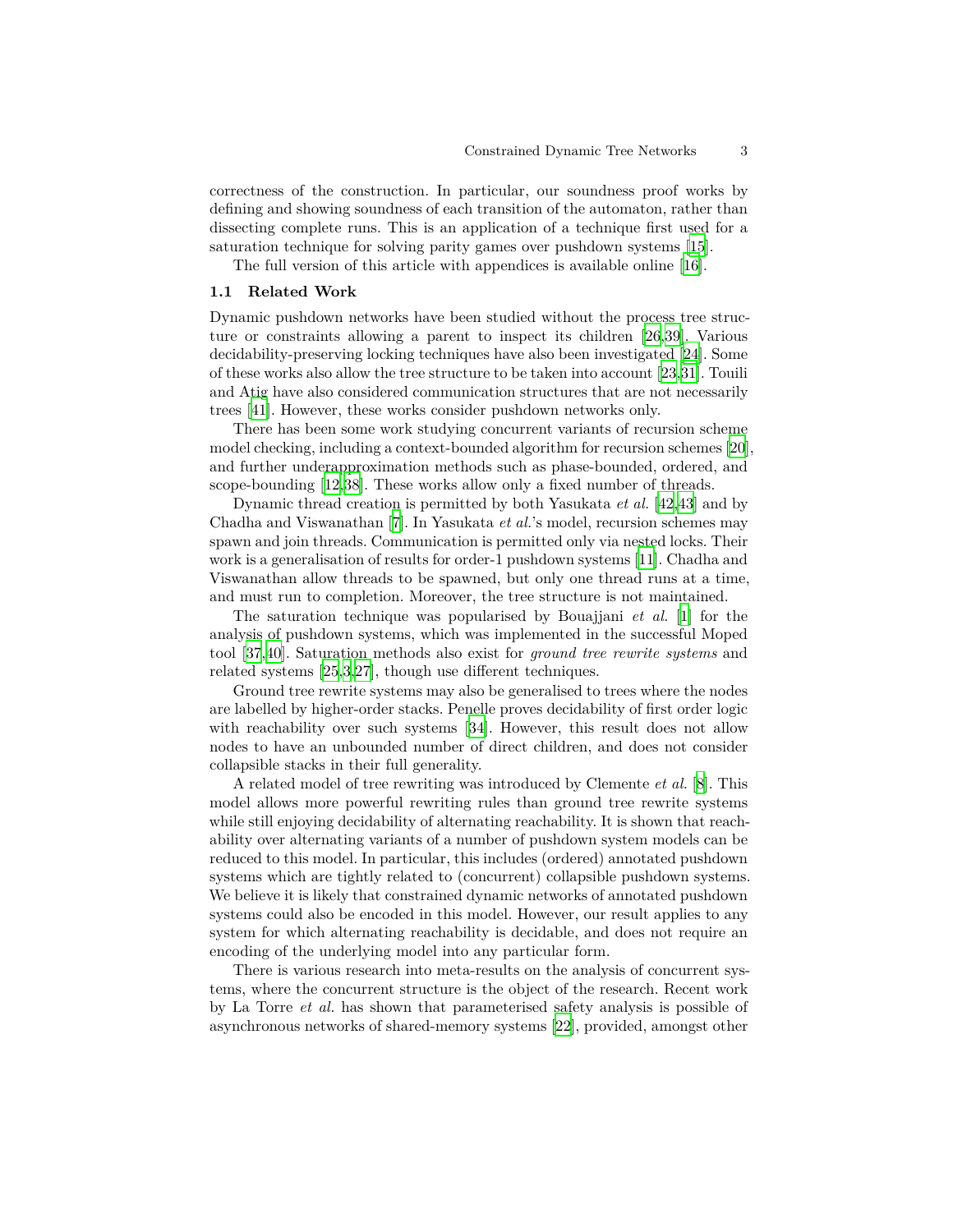constraints, the downwards closure of the system is computable. Muscholl *et al.* also consider a parameterised model where processes may spawn an arbitrary (uncontrolled) amount of identical child processes [[29\]](#page-11-20). Collapsible pushdown systems are known to have these properties [[9,](#page-10-10)[13](#page-11-21)[,44](#page-12-6),[33\]](#page-11-22). Other works have studied multi-stack pushdown systems and offered either bounded tree-width [\[28](#page-11-23)], or split-width [\[10](#page-10-11)], as explanations for decidability. However, these results have not been extended to higher orders.

# **2 Alternating transition system**

We define the notion of alternating transition system. An alternating transition system accepts labels  $\gamma$  to which operations  $\theta$  can be applied. Transitions of the system are of the form  $s \stackrel{\theta}{\to} S$ . where *S* is a set of states. A label  $\gamma$  is accepted from *s* whenever  $\theta(\gamma)$  is accepted from every state in *S*. If a state *s* is final, it accepts all labels.

We will consider *Γ* to be a set of labels, and Ops a set of operations  $\theta : \Gamma \to \Gamma$ over *Γ*. Note, we do not require that  $\theta$  is defined over all elements of *Γ*. We also define the special operation Id such that  $\text{Id}(\gamma) = \gamma$  for all  $\gamma \in \Gamma$ .

**Definition 1 (Alternating transition systems over** *Γ,* Ops**).** *An alternating transition system over Γ*, Ops *is a tuple*  $\mathcal{N} = (\mathbb{S}, \mathbb{F}, \eta)$ *, where*  $\mathbb{S}$  *is a finite set of states,*  $\mathbb{F} \subseteq \mathbb{S}$  *is the set of final states,*  $\eta \subseteq \mathbb{S} \times \text{Ops} \times 2^{\mathbb{S}}$  *is the set of transitions.* 

*Given*  $\gamma \in \Gamma$  *and*  $s \in \mathbb{S}$ *, we inductively define acceptance of*  $\gamma$  *from s, denoted*  $\gamma$  *⊨ s.* We have  $\gamma$  *⊢ s if s is final, or if there is a transition*  $\nu = (s, \theta, S)$  *such that*  $\theta(\gamma)$  *is defined and*  $\theta(\gamma) \vdash s'$  *for every*  $s' \in S$ *.* 

**Requirement** In all the following, we suppose that for every alternating transition system *N*, given  $\gamma \in \Gamma$  and  $s \in \mathbb{S}$ , we can decide whether  $\gamma \vdash s$ .

<span id="page-3-0"></span>*Example 1.* An alternating pushdown system with stack alphabet *Σ* is an alternating transition system with  $\Gamma = \Sigma^*$  and the set of operations Ops =  ${(a, u) | a \in \Sigma, u \in \Sigma^*}$ , where for all  $w \in \Sigma^*$ 

$$
(a, u)(w) = \begin{cases} uv & w = av \\ \text{undefined} & \text{otherwise.} \end{cases}
$$

Here we represent a stack as a word, and the top of the stack appears leftmost. A transition  $s \xrightarrow{(a,u)} S$  represents an alternating transition from a configuration (*s, aw*) of the pushdown system (with control state *s* and stack *aw*) to a set of configurations containing  $(s', uw)$  for each  $s' \in S$ . We will have  $aw \vdash s$  if we can show  $s' \vdash uw$  for each  $s' \in S$ .

# **3 Constrained Dynamic Tree Networks**

We define constrained dynamic tree networks (CDTNs), which allow process trees with dynamic thread creation and parents to inspect their children.

**Definition 2 (Constrained Dynamic Tree Network over** *Γ,* Ops**).** *A constrained dynamic network over*  $\Gamma$ , Ops *is a tuple*  $\mathcal{M} = (\mathcal{P}, \mathcal{F}, \delta)$  *with:*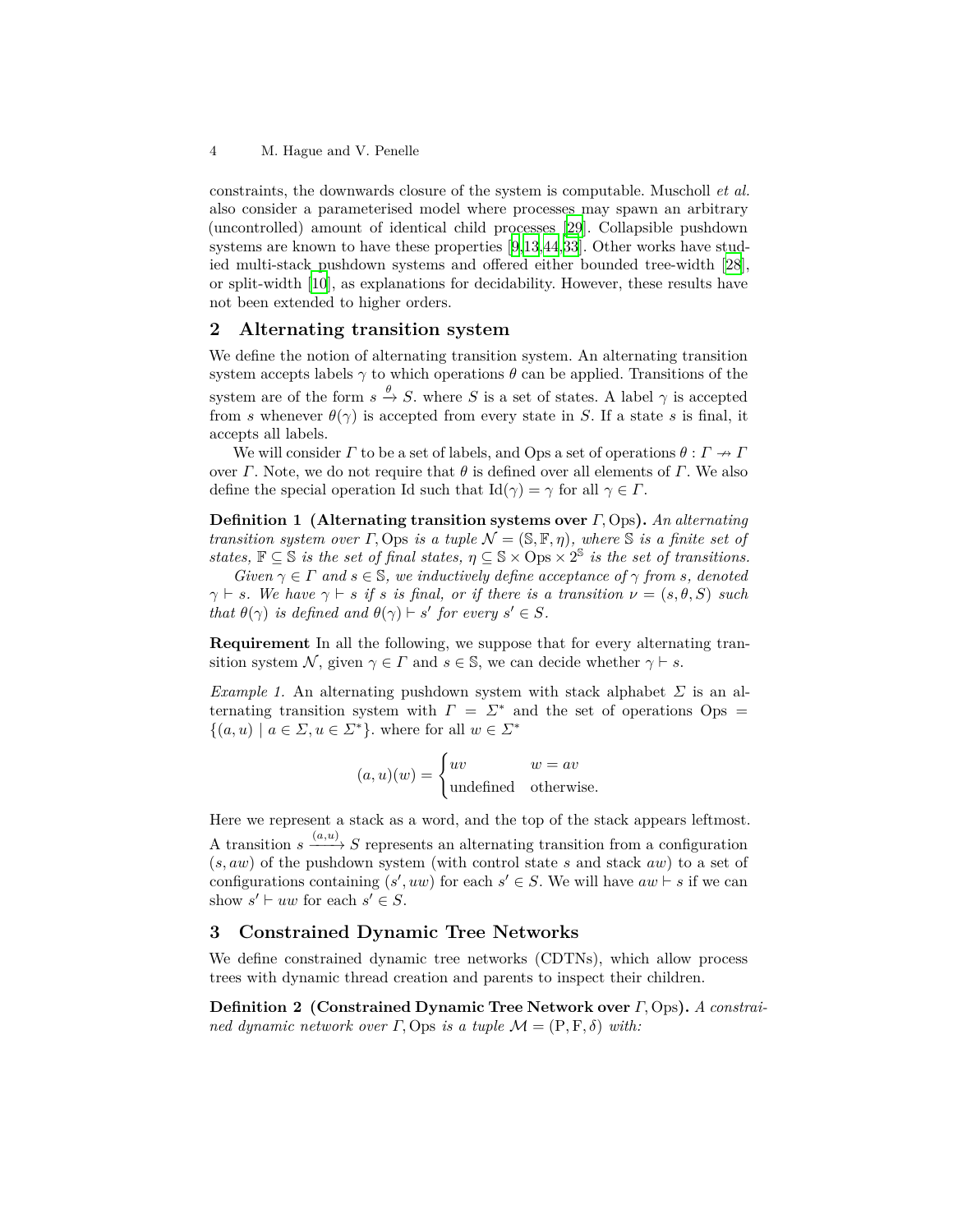- **–** P *is a finite set of states and* F *⊆* P *is the set of final states,*
- <span id="page-4-0"></span>**–** *δ a finite set of transitions of the following form:*
	- **C1**  $\phi: p \stackrel{\theta}{\to} p_a$ , with  $\theta \in \text{Ops}, p, p_a \in \text{P}$ , and  $\phi$  is a regular language over P *∗ .*
	- C2  $\phi: p \to p_a \rhd p_b$ , with  $p, p_a, p_b \in \mathbf{P}$ , and  $\phi$  is a regular language over  $\mathbf{P}^*$ .

<span id="page-4-1"></span>An *M*-configuration is a tree labelled by P*×Γ*. Let *T* (P*×Γ*) denote the set of these configurations. More explicitly, a configuration is either a leaf node  $(p, \gamma)(\emptyset)$ or a tree  $(p, \gamma)(t_1, \dots, t_m)$  with root  $(p, \gamma)$  and children  $t_1, \dots, t_m$  where  $p \in P$ ,  $\gamma \in \Gamma$ , and for each  $1 \leq i \leq m$  we have that  $t_i$  is an *M*-configuration. A *context C* is a tree labelled by  $(P \times \Gamma) \cup \{\Box\}$  containing exactly one node labelled by  $\Box$ , which is a leaf. We write  $C[t]$  to denote the configuration obtained by replacing  $\square$  by  $t$  in  $C$ . Furthermore, let

$$
S((p,\gamma)(t_1,\cdots,t_m))=p
$$

extract the *internal* state of the root node of a configuration.

Transitions of the form [C1](#page-4-0) apply *θ* to a node, while transitions of the form [C2](#page-4-1) create a new child process. That is, the application of a transition of the form [C1](#page-4-0) to a configuration  $C[(p, \gamma)(t_1, \dots, t_m)]$  yields  $C[(p_a, \theta(\gamma))(t_1, \dots, t_m)]$ , if  $\theta(\gamma)$  is defined and  $S(t_1)\cdots S(t_m) \in \phi$ . The application of a transition of the form [C2](#page-4-1) to a configuration  $C[(p, \gamma)(t_1, \dots, t_m)]$  yields the configuration  $C[(p_a, \gamma)(t_1, \cdots, t_m, (p_b, \gamma)(\emptyset))]$  if  $S(t_1) \cdots S(t_m) \in \emptyset$ .

# **3.1 Stability constraint**

We give the restriction on child constraints  $\phi$  that allows us to preserve decidability of reachability for CDTNs. Intuitively, this constraint asserts that once a constraint  $\phi$  is satisfied, it will remain satisfied even if its children progress.

**Definition 3 (Stability relation [[2\]](#page-10-0)).** *Given an alphabet Σ and a binary relation*  $\rho$  *over*  $\Sigma$ *, we say that a subset*  $\mathfrak{S}$  *of*  $\Sigma$  *is*  $\rho$ *-stable if for every*  $a, b \in \Sigma$ *,*  $\rho(a, b) \wedge a \in \mathfrak{S} \Rightarrow b \in \mathfrak{S}.$ 

*A language L is ρ-stable if it is defined by a regular expression of the form*

$$
e ::= \mathfrak{S}, \ \rho\text{-stable set} \mid e + e \mid e \text{.} e \mid e^*
$$

In [\[2](#page-10-0)], it is shown that if a language *L* is  $\rho$ -stable, for every  $a, b \in \Sigma$ ,  $u, v \in \Sigma^*$ , *uav* ∈ *L*  $\land$   $\rho$ (*a, b*)  $\Rightarrow$  *ubv* ∈ *L*. Given a CDTN  $\mathcal{M}$  = (P, F,  $\delta$ ) we define

$$
\rho_{\delta} = \{ (p, p') \mid \exists \phi : p \xrightarrow{\theta} p' \in \delta \vee \exists \phi : p \to p' \triangleright p'' \in \delta \} .
$$

We say  $\mathcal M$  is  $\rho_{\delta}$ -stable iff for all  $\phi: p \stackrel{\theta}{\to} p_a \in \delta$  and  $\phi: p \to p_a \triangleright p_b \in \delta$  we have  $\phi$  is  $\rho_{\delta}$ -stable (can be checked looking at regular expressions defining each  $\phi$ ).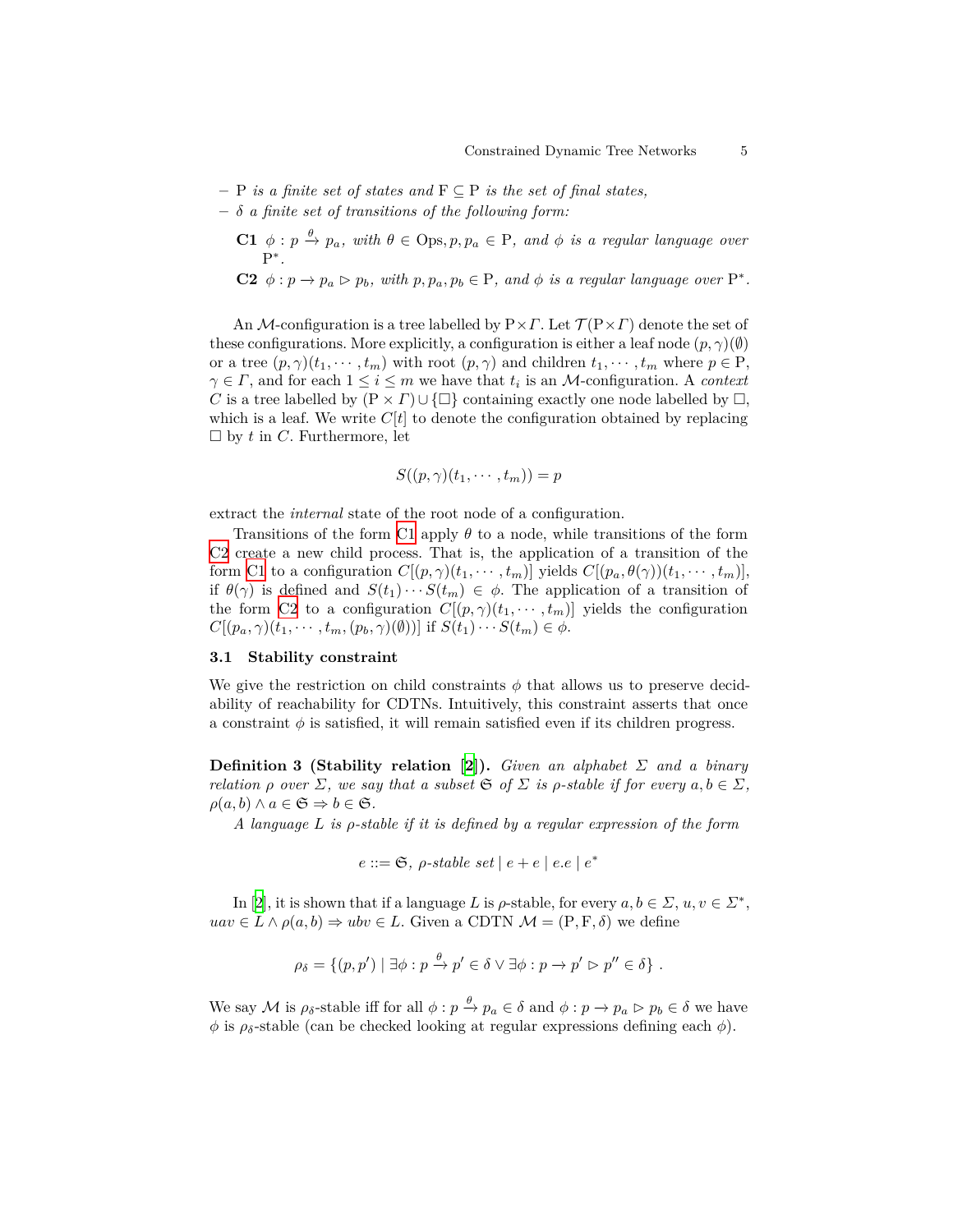6 M. Hague and V. Penelle

### **3.2 Automaton**

We now define a notion of tree automata over the configurations of a constrained dynamic tree network. As these configurations can have an unbounded arity, we need to have an automaton model which can deal with unbounded arity, thus we use an adapted version of hedge automata. Transitions of our automata are of the form  $p(L) \rightarrow q$ , meaning they can rewrite a tree to a state q, if

- **–** the internal state of its root is *p*,
- $-$  the *i*<sup>th</sup> son of its root can be rewritten to the state  $q_i$ , and
- $q_1 \cdots q_m$  is in the regular language *L* (if the node has *m* sons).

Moreover, the automaton checks that the element of the root is accepted by an alternating transition system which is bound to the transition (more precisely, we will use a single alternating transition system for the whole automaton, which has a unique initial state for each rule of the automaton). In the following definition, let Reg(*Q*) be the set of regular languages over alphabet *Q*.

**Definition 4** (*M***-automaton**). *Given a CDTN*  $M = (P, F, \delta)$ *, an*  $M$ *-automaton is a tuple*  $A = (Q, \mathcal{F}, \Delta, \mathcal{N})$ *, where:* 

- **–** *Q is a finite set of states and F ⊆ Q the set of final states,*
- $-$  *∆*  $\subseteq$  P  $\times$  Reg(*Q*)  $\times$  *Q a finite set of transitions of the form*  $p(L)$  *→ <i>q*,
- **–** *N* = (S*,* F*, η*) *an alternating transition system over Γ,* Ops*, such that for every*  $r \in \Delta$ , there is a unique state  $s_r \in \mathbb{S}$ . Without loss of generality, *we suppose that these states have no incoming transition*[3](#page-5-0) *and that these states are not final*[4](#page-5-1) *. Intuitively, s<sup>r</sup> accepts the set of elements of Γ that allow r to fire. A M-automaton is analogous to a tree automaton, with the difference that letters are replaced with sets of labels accepted from a state of an alternating transition system.*

*An A-configuration is a tree labelled by* (P*×Γ*)*∪Q, such that only leaves can be labelled by*  $Q$ *. Given a transition*  $r = p(L) \rightarrow q$  *and two*  $A$ *-configurations*  $t$  *and* t', we have  $t \stackrel{r}{\rightarrow} t'$  if and only if  $t = C[(p, \gamma)(q_1, \cdots, q_m)], t' = C[q], q_1 \cdots q_m \in L$  $and \gamma \vdash s_r.$ 

 $Let \frac{*}{\Delta}$  be the transitive closure of  $(\bigcup_{r \in \Delta} \xrightarrow{r})$ . The set of *M*-configurations *recognised by A from the state q is*  $\mathcal{L}_q(\mathcal{A}) = \{ t \in \mathcal{T}(\mathrm{P} \times \mathrm{P}) \mid t \stackrel{*}{\underset{\Delta}{\longrightarrow}} q \}.$ 

Note, the membership problem for *M*-automata is decidable whenever it is decidable whether  $\gamma$  *⊢ s* for a given  $\gamma$  and *s*. Similarly, emptiness is decidable whenever it is decidable if  $\exists \gamma . \gamma \vdash s$  for a given *s*.

<span id="page-5-0"></span><sup>&</sup>lt;sup>3</sup> If it is not the case, we create a copy of these states on which we conserve all the transition as an "internal state", and remove the incoming transitions to these states.

<span id="page-5-1"></span><sup>&</sup>lt;sup>4</sup> If so, for a state  $s_r$ , we create a new final state *s* and add the transition  $s_r \stackrel{\text{Id}}{\longrightarrow} s$ , and remove  $s_r$  from the set of final states.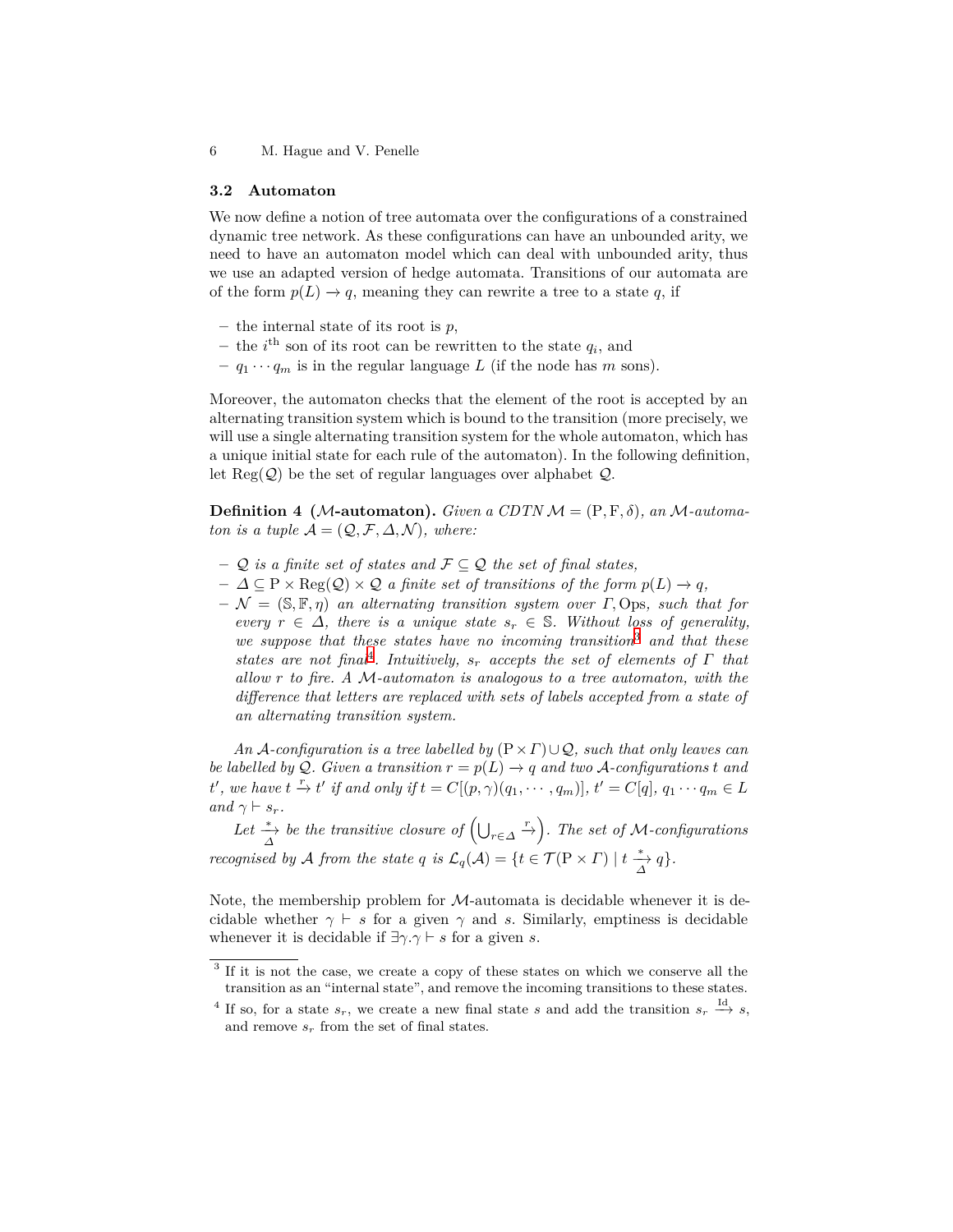*Example 2.* We can accept regular sets of pushdown networks as defined by Bouajjani *et al.* [[2\]](#page-10-0) by defining the word automata used to recognise pushdown stacks as alternating transition systems with operations of the form  $(a, \varepsilon)$ , where  $\varepsilon$  is the empty word, and operations have the same semantics as in Example [1.](#page-3-0) That is, each operation consumes the leftmost character of the word representation of the stack. For this we will need an explicit end-of-stack marker.

# **4 Backwards Reachability**

In this section, we show that we can compute the backwards reachability set of CDTNs. That is, if a CDTN  $\mathcal M$  is  $\rho_{\delta}$ -stable, then the set of predecessors of a regular set is regular. Here, by regular we mean the set is accepted by an *M*automaton. We remark in the conclusion how this notion of regularity may be related to a more conventional one.

Given *S* a set of *M*-configurations, we denote  $\text{pre}_{\mathcal{M}}^*(S)$  the set of *predecessors* of elements of *S*, i.e.,  $\text{pre}_{\mathcal{M}}^{*}(S) = \{s \mid \exists s' \in S, s \stackrel{*}{\underset{\mathcal{M}}{\longrightarrow}}$ *s ′}*.

**Theorem 1.** *Given M a ρδ-stable CDTN and A an M-automaton, it is possible to compute a M*-automaton *A'* such that  $\mathcal{L}(\mathcal{A}') = \text{pre}^*_{\mathcal{M}}(\mathcal{L}(\mathcal{A})).$ 

For the proof, we construct the automaton  $A'$  from  $A$  and  $M$  in two steps.

### **4.1** The automaton  $\mathcal{A}_p$ .

First we add to the states of the automaton the internal state of the root of the *M*-configuration that was reduced to this state. Informally, we replace every transition  $p(L) \to q$  with  $p(L) \to (q, p)$ , so given an *M*-configuration *t* such that if  $t \stackrel{*}{\to} q$ , we have  $t \stackrel{*}{\to} (q, S(t))$ . This will be useful in the actual construction of *A′* , as to inversely apply *M*-rules, we will need to check if the constraint of the rule is satisfied, which will be given by this information (using the stability property, as we remember the final state of the root of each son). More formally, we will also need to adapt the constraint *L* and to add states to the inner alternating transition system. For notational convenience, let  $\mathcal{Q}_p = \mathcal{Q} \times P$ .

We define  $\mathcal{A}_p = (\mathcal{Q}_p, \mathcal{F} \times \mathbf{P}, \Delta_p, \mathcal{N}_p)$ , where

$$
\Delta_p = \left\{ p(L_P) \to (q, p) \mid L_P = \left\{ (q_1, p_1) \cdots (q_m, p_m) \mid \begin{array}{c} p(L) \to q \in \Delta, \\ q_1 \cdots q_m \in L, \\ p_1, \cdots, p_m \in P \end{array} \right\} \right\}
$$

and  $\mathcal{N}_p = (\mathbb{S}_p, \mathbb{F}_p, \eta_p)$ , with

$$
\begin{aligned}\n& - \mathbb{S}_p = \mathbb{S} \setminus \{ s_r \mid r \in \Delta \} \cup \{ s_r \mid r \in \Delta_p \}, \\
& - \mathbb{F}_p = \mathbb{F} \cap \mathbb{S}_p \cup \{ s_r \mid r = p(L_P) \to (q, p), s_{r'} \in \mathbb{F}, r' = p(L) \to q \}, \\
& - \eta_p = \eta \cup \{ s_r \xrightarrow{\theta} S \mid s_{r'} \xrightarrow{\theta} S \in \eta, r = p(L_P) \to (q, p), r' = p(L) \to q \}.\n\end{aligned}
$$

# **Lemma 1.**  $\mathcal{L}(\mathcal{A}_p) = \mathcal{L}(\mathcal{A})$ .

*Proof.* We only have to observe that for every *t*,  $t \xrightarrow[\Delta_p]{*} (q, S(t))$  if and only if  $t \stackrel{*}{\underset{\Delta}{\longrightarrow}} q$ , and that  $(q, p)$  is final if and only if *q* is final.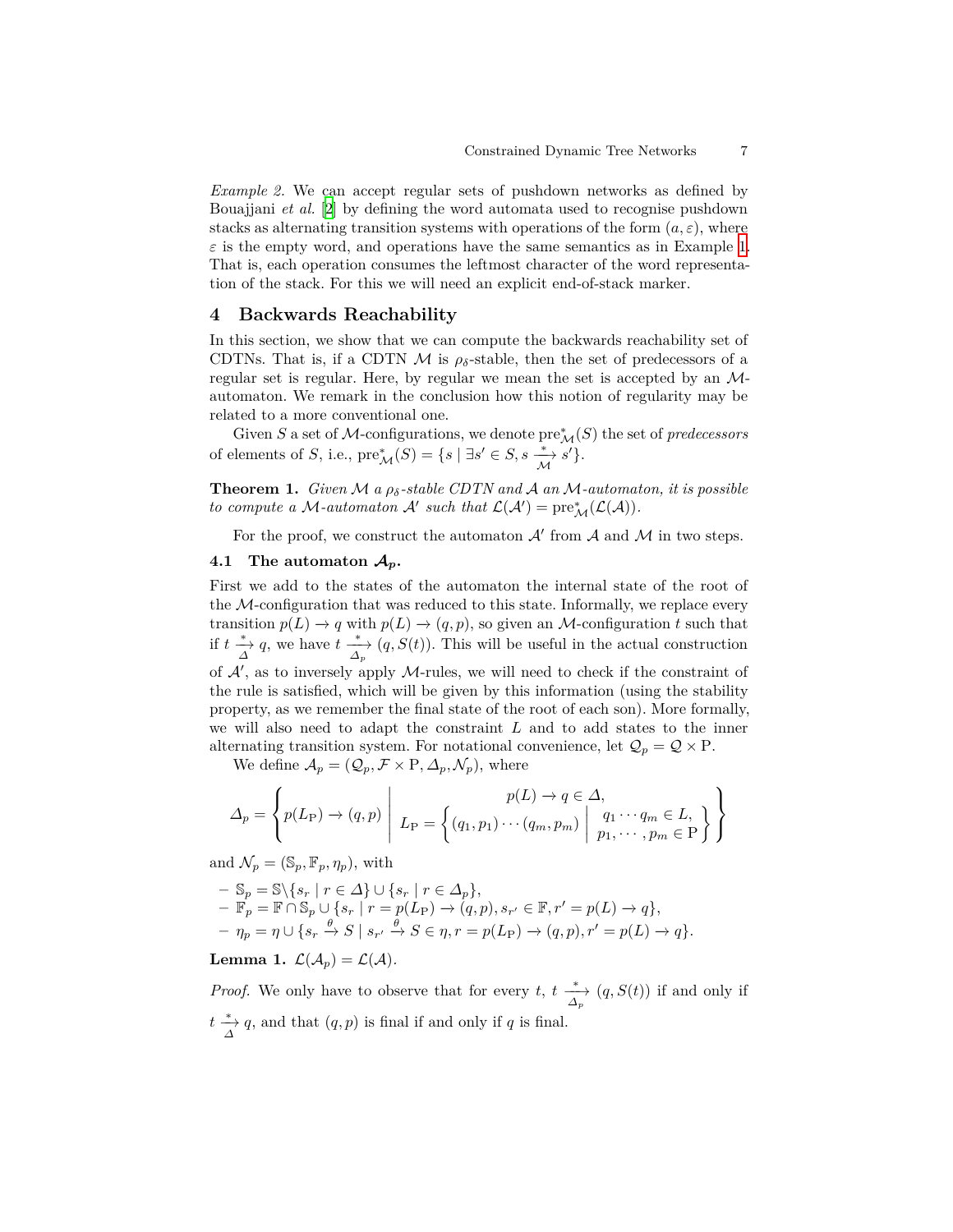8 M. Hague and V. Penelle

### **4.2 From constraints over P to constraints over**  $Q_p$ **.**

In order to faithfully compute the automaton  $A'$ , we need to be able to transfer the constraint of *M* to the states of *A′* . Indeed, we need to recognise only valid predecessors of the configurations recognised by  $A$ , i.e. those which satisfy the constraints  $\phi$ . Given a regular language  $\phi \subseteq P^*$ , we thus define  $\langle \phi \rangle =$  $\{(q_1, p_1) \cdots (q_m, p_m) \mid p_1 \cdots p_m \in \phi, q_1, \cdots, q_m \in \mathcal{Q}\}.$  It is straightforward to see that this language is also regular.

### **4.3 Closed set of constraints**

During the construction of  $\mathcal{A}'$ , we add new transitions of the form  $p(L) \rightarrow (q', p')$ . The constraints L will be constructed from those already appearing in  $A_p$  and the constraints  $\phi$  used in  $\mathcal{M}$ , using intersection and right-quotient operations. Intersection *L∩ ⟨ϕ⟩* allows us to check that the guarding constraint of an *M*-rule is satisfied at the considered position in the configuration. The right-quotient

$$
L(q,p)^{-1} = \{(q_1, p_1) \cdots (q_m, p_m) \mid (q_1, p_1) \cdots (q_m, p_m) (q, p) \in L\}
$$

allows us to get immediate predecessors by an operation of the form [C2.](#page-4-1) We define  $\Lambda$  to be the smallest family of languages over  $\mathcal{Q}_p$  such that:

- **–** If *r* = *p*(*L*) *−→* (*q, p*) *∈ ∆p*, then *L ∈ Λ*,
- If  $L \in \Lambda$  and  $\tau = \phi : p \stackrel{\theta}{\to} p_a \in \delta$ , or  $\tau = \phi : p \to p_a \triangleright p_b \in \delta$ , then  $L \cap \langle \phi \rangle \in \Lambda$ ,
- $-$  If  $L \in \Lambda$  and  $(q, p) \in \mathcal{Q}_p$ , then  $L(q, p)^{-1} \in \Lambda$ .

Finiteness of *Λ* was shown by Bouajjani *et al.* [[2\]](#page-10-0). To prove it, observe that as the L and  $\phi$  are regular, there are automata recognising them. Moreover there is a finite number of such constraints. We can take the product of all these automata to get a finite automaton, and associate each constraint with a set of final states of the product. Indeed, each  $L \in \Lambda$  can be associated with a set of final states (as taking the right-product is equivalent to moving backward by one transition, and as we already have a product automaton, we don't have to introduce new states for the intersection). Thus, only a finite number of automata can be generated.

**Lemma 2.** *[\[2](#page-10-0), Lemma 3] Λ is finite.*

# **4.4 Constructing** *A′* **.**

We now actually describe our saturation algorithm constructing *A′* . To do so we start from  $A_p$  and only add new transitions: we will never add new states, so this process terminates. The main idea is, for every  $\mathcal{M}\text{-rule }r = \phi : p \xrightarrow{\theta} p_a$  and every transition  $p_a(L) \to (q', p')$  starting with  $p_a$ , to add a new transition starting with p and ending in the same states  $(q', p')$ . Moreover, we ensure the sons of the node we apply the rule to satisfy  $\phi$  by setting the constraint of the rule to  $L \cap \langle \phi \rangle$ . We also ensure that the elements recognised from the state associated with the new rule are predecessors by *θ* of those recognised from the one associated with the old rule. For the spawning rule  $\phi : p \to p_a \triangleright p_b$ , we moreover ensure that there is exactly one son less and the label was also accepted by the last son. We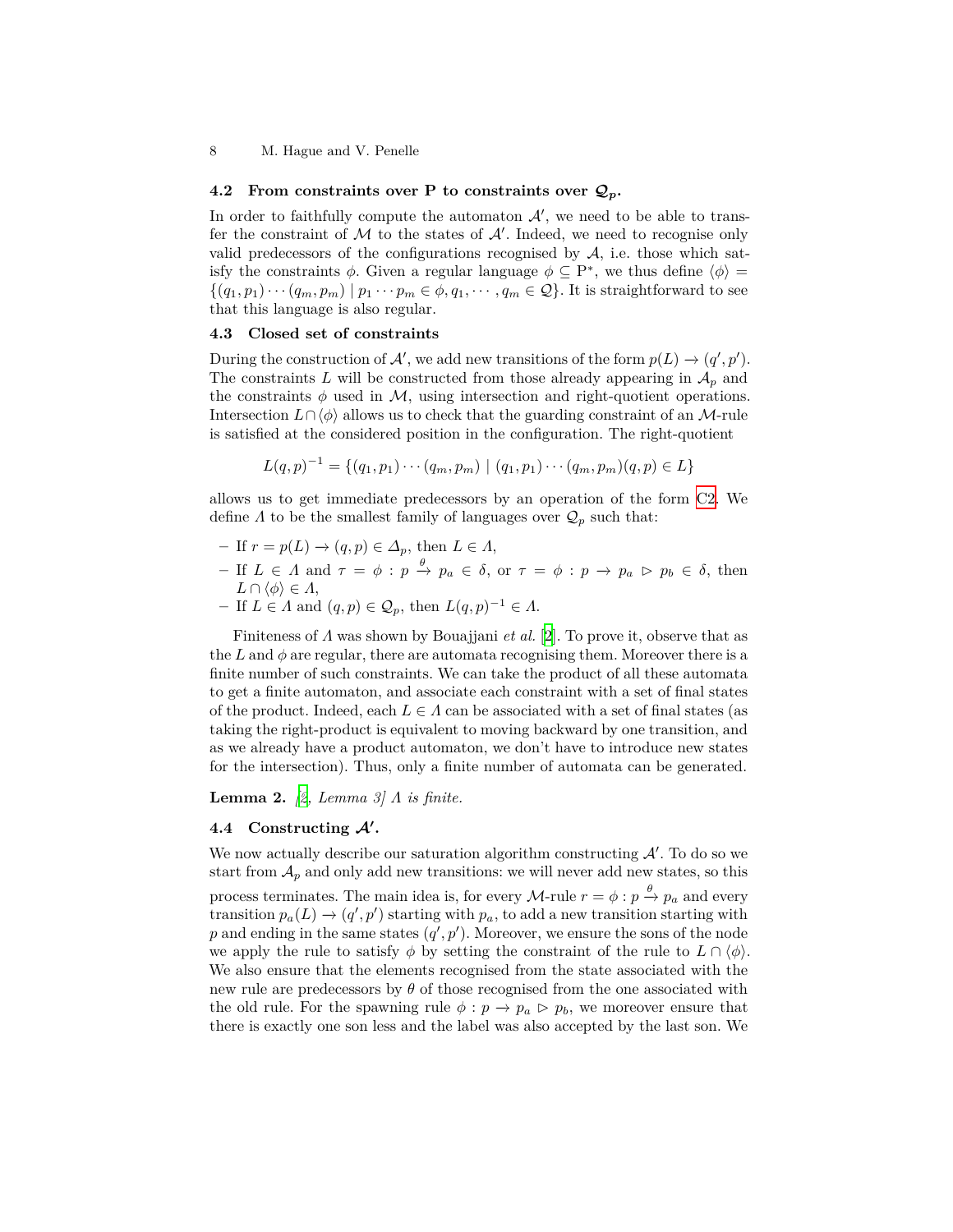need that the label was also accepted by the last son since the spawn operation creates a copy of the parent process's label. Hence, the label of the parent must also be the label of the last son.

We construct  $\mathcal{A}' = (\mathcal{Q} \times P, \mathcal{F} \times P, \mathcal{A}', \mathcal{N}')$ , with  $\mathcal{N}' = (\mathbb{S}_p, \mathbb{F}_p, \eta')$ . We give the formal definition of the construction first, and then informally explain the two rules [R1.](#page-8-0) and [R2.](#page-8-1).

We define  $\Delta'$  and  $\eta'$  inductively as the fixed point of the following sequence. We begin with  $\Delta'_0 = \Delta_p$  and  $\eta'_0 = \eta_p$ . Now, suppose  $\Delta'_{i-1}$  and  $\eta'_{i-1}$  are defined. We construct  $\Delta'_{i}$  and  $\eta'_{i}$  to be at least  $\Delta'_{i-1}$  and  $\eta'_{i-1}$  plus transitions added with one of the following rules:

<span id="page-8-0"></span>**R1.** if we have:

 $-\tau = \phi : p \xrightarrow{\theta} p_a \in \delta,$  $-r = p_a(L) \to (q', p') \in \Delta'_{i-1},$ we add  $- r' = p(L \cap \langle \phi \rangle) \rightarrow (q', p')$  to  $\Delta'_i$ ,  $-\nu' = s_{r'} \xrightarrow{\theta} \{s_r\}$  to  $\eta'_i$ . **R2.** if we have:

<span id="page-8-1"></span> $-\tau = \phi : p \to p_a \rhd p_b \in \delta,$  $-r_1 = p_a(L_1) \rightarrow (q', p') \in \Delta'_{i-1},$ <br>  $\vdots$  $-$  *r*<sub>2</sub> = *p*<sub>*b*</sub></sub>(*L*<sub>2</sub>) → (*q''*, *p''*)  $\in$   $\Delta'_{i-1}$ , with  $\varepsilon \in L_2$ , we add  $\rightarrow$  *r'* = *p*(*L*<sub>1</sub>(*q''*, *p''*)<sup>−1</sup> ∩  $\langle \phi \rangle$ ) → (*q'*, *p'*) to  $\Delta'_{i}$ ,  $-\nu' = s_{r'} \xrightarrow{\text{Id}} \{s_{r_1}, s_{r_2}\} \text{ to } \eta'_i.$ 

This process terminates when  $\Delta'_{i-1} = \Delta'_{i}$  and  $\eta'_{i-1} = \eta'_{i}$ . As the set of states is fixed, there is a finite number of possible rules, thus we terminate and  $A'$  exists.

Intuitively, [R1.](#page-8-0) works as follows. We want to extend the automaton to recognise the result of a reverse application of  $\phi : p \stackrel{\theta}{\to} p_a$ . That is, whenever a configuration  $t'$  with the root node having internal state  $p_a$  is accepted, we should now accept a configuration *t* with root internal state *p*. Hence, we look for a transition (*r*) that will read and accept the root node of *t ′* and introduce a new transition (*r ′* ) that will read and accept the root of *t*. In addition, we need to take care of the children of the root. In particular, to be able to apply *τ* the children must satisfy  $\phi$ . This is why we intersect with  $\langle \phi \rangle$ . Furthermore, to simulate the (reverse) update to  $\gamma$ , we add the transition  $s_{r'} \stackrel{\theta}{\to} \{s_r\}$  to assert that the label accepted by  $r'$  would be accepted by  $r$  after an application of  $\theta$ .

The rule [R2.](#page-8-1) works similarly to [R1.](#page-8-0), except we need to deal with the addition of a new child in the transition from *t* to *t ′* . This is a removal when applied in reverse, hence the introduced transition performs a right-quotient on the language of children. In addition, we have to ensure that the spawned child has the same label as the parent. To do this, we look at the transition  $r_2$  used to accept the final child. Note, the right quotient removes the target  $(q'', p'')$  of this transition. When applying this transition is reverse, the label  $\gamma$  of the root of t must be the same as the label of the root of *t ′* and its final child. This explains the transition  $s_{r'} \stackrel{\text{Id}}{\longrightarrow} \{s_{r_1}, s_{r_2}\}\$  which ensures  $\gamma$  is accepted at both the root and its final child.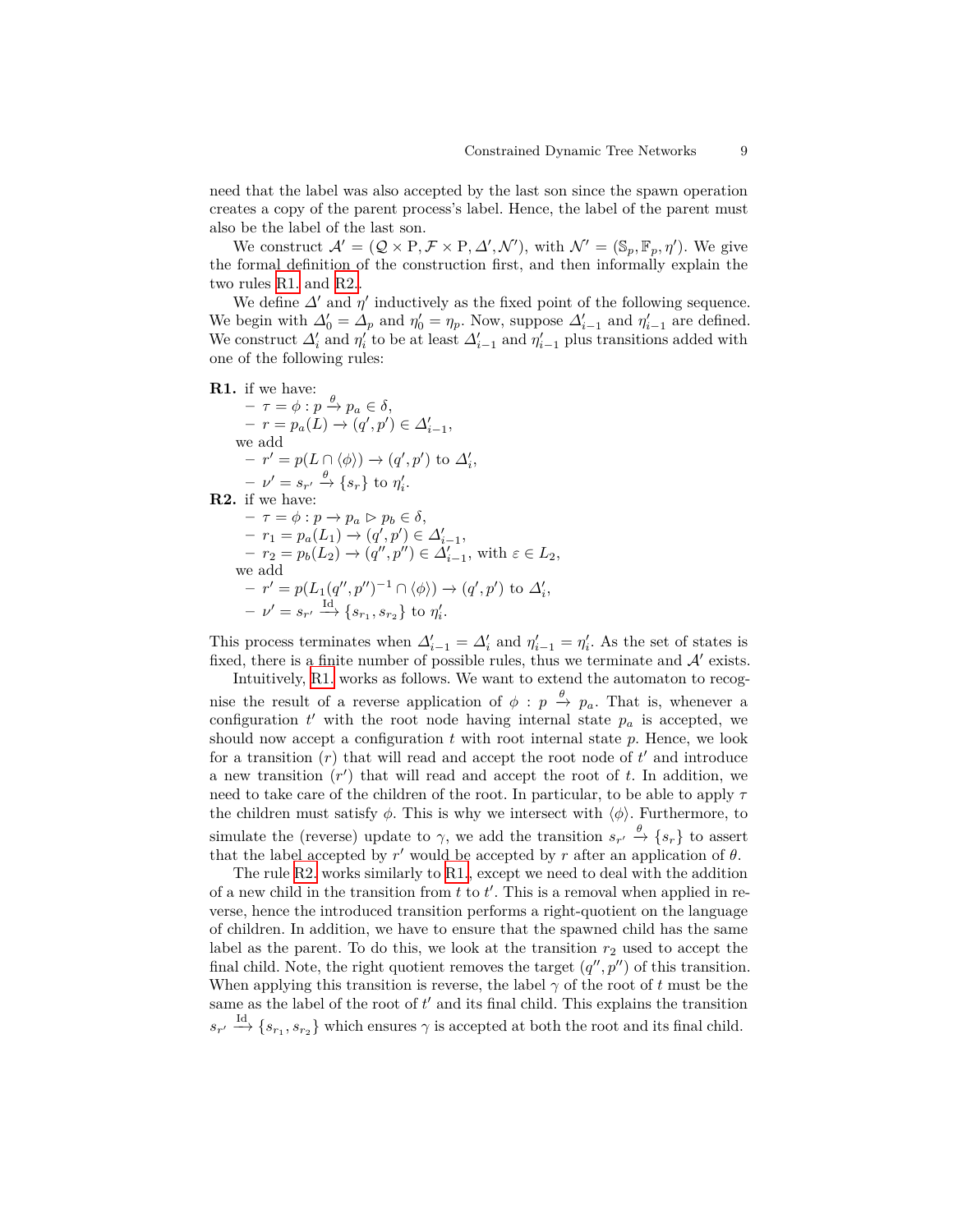10 M. Hague and V. Penelle

### **5 Correctness**

We show that *A'* accepts  $pre^*_{\mathcal{M}}(\mathcal{L}(\mathcal{A}))$ . It is sufficient to prove the following property, which we discuss in the following subsections.

**Proposition 1.** *Given*  $(q, p) \in \mathcal{Q}_p$ *, we have*  $\mathcal{L}_{(q,p)}(\mathcal{A}') = \text{pre}^*_{\mathcal{M}}(\mathcal{L}_{(q,p)}(\mathcal{A}_p))$ *.* 

### **5.1 Soundness**

**Proposition 2.** *Given*  $(q, p) \in \mathcal{Q}_p$ *, we have*  $\mathcal{L}_{(q,p)}(\mathcal{A}') \subseteq \text{pre}^*_{\mathcal{M}}(\mathcal{L}_{(q,p)}(\mathcal{A}_p))$ *.* 

We give the complete proof of this proposition in the full version. Intuitively, to prove this proposition, we associate to each state of an automaton (and the inner alternating transition system as well) a *meaning* that is intimately connected to the backwards reachability set we want to construct. We consider a transition  $r = p(L) \rightarrow (q, p')$  to be sound under the following condition: if we take elements satisfying the meaning of each state appearing at the left of the transition, then the configuration including all these elements satisfies the meaning of the right state of the transition. Intuitively this says that, assuming all actions taken by other transitions in the automaton are correct, the current transition does nothing wrong. We inductively show that every transition appearing in *A′* is sound. Finally, we show that if an automaton is sound and contains  $A_p$ , it satisfies the proposition, showing that it is the case for *A′* .

### **5.2 Completeness**

The proof of completeness of  $\mathcal{A}'$  is conceptually simpler than the soundness proof. It proceeds by a straightforward induction over the length of the run showing a configuration is in the backwards reachability set. In the base case we have the configuration is accepted by  $A_p$  and the proof is immediate. In the inductive case, we have *t* reaches  $t'$  by a single transition, and an accepting run of  $A'$  over  $t'$ . We then inspect the transition from  $t$  to  $t'$  and show that our construction of *A′* ensures that we can modify the accepting run of *t ′* to obtain an accepting run of *t*. For space reasons, we give the proof in the full version.

**Proposition 3.** *Given*  $(q, p) \in \mathcal{Q}_p$ *, we have*  $\text{pre}^*_{\mathcal{M}}(\mathcal{L}_{(q,p)}(\mathcal{A}_p)) \subseteq \mathcal{L}_{(q,p)}(\mathcal{A}')$ *.* 

### **6 Conclusion**

We have shown that the saturation algorithm for constrained dynamic pushdown networks introduced by Bouajjani *et al.* [\[2](#page-10-0)] can be generalised to not only pushdown networks, but networks of any system for which the alternating reachability problem is decidable. In particular, this includes collapsible pushdown systems, or higher-order recursion schemes, which thus allows the analysis of a kind of concurrent higher-order programs.

We showed that, given a target set of configurations represented by an *M*automata, the backwards reachability set is computable and also representable by an *M*-automaton. We make some remarks on *M*-automata as a notion of regularity. In order to accept a configuration, an automaton must perform several alternating reachability checks. This is not regular in the conventional sense. However, for alternating pushdown systems, and indeed alternating collapsible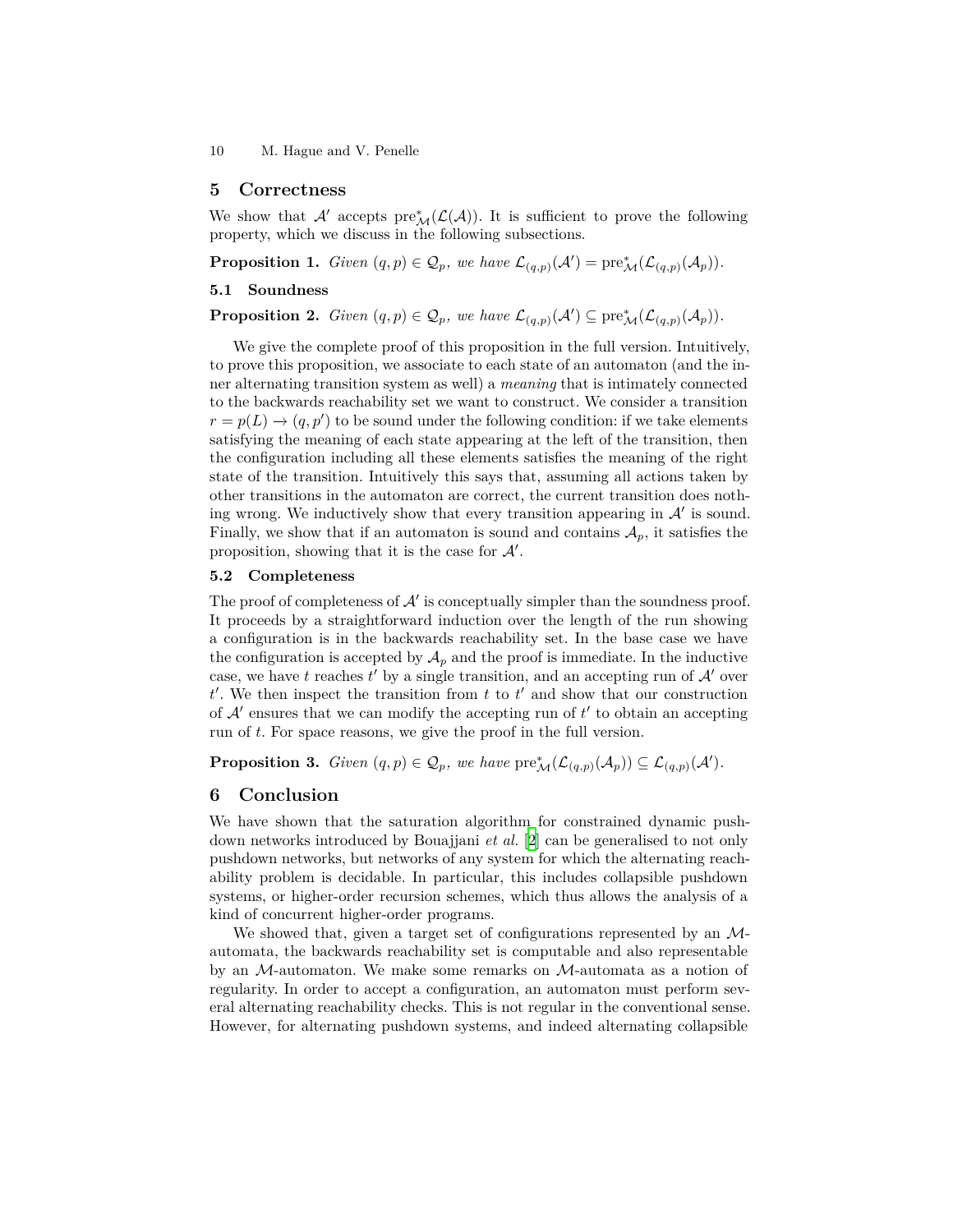pushdown systems, the backwards reachability set of a regular set of stacks is known to have a regular representation [\[1](#page-10-7)[,4](#page-10-1)]. Thus, we can replace the alternating reachability tests with regular automata which run over the stack contents labelling each node. Thus we obtain a truly regular representation of the backwards reachability sets of CDTNs over these systems.

A natural avenue of future work is to attempt to generalise our model further, to permit more intricate communication between processes. One option is to allow the child nodes to inspect the internal state of their parent processes. In general this leads to an undecidable model. It is an open problem to discover a form of interesting upwards communication that is decidable. Similarly, we may seek to relax the stability constraint. One such option is to use the stability constraint defined by Touili and Atig [[41\]](#page-12-1) where internal states are grouped into mutually reachable equivalence classes. Thus, any run moves through a bounded number of equivalence classes. We can then insist that constraints are over the equivalence classes rather than individual states. This is reminiscent of *contextbounded* analysis [\[35](#page-11-24)]. We can adapt our construction to allow downwards and upwards communication of this form, but it is not clear whether *Λ* remains finite.

*Acknowledgments* We thank the anonymous reviewers for their remarks. This work was supported by the Engineering and Physical Sciences Research Council [EP/K009907/1].

# **References**

- <span id="page-10-7"></span>1. A. Bouajjani, J. Esparza, and O. Maler. Reachability analysis of pushdown automata: Application to model-checking. In *CONCUR*, 1997.
- <span id="page-10-0"></span>2. A. Bouajjani, M. Müller-Olm, and T. Touili. Regular symbolic analysis of dynamic networks of pushdown systems. In *CONCUR*, 2005.
- <span id="page-10-8"></span>3. W. S. Brainerd. Tree generating regular systems. *Information and Control*, 14(2):217–231, 1969.
- <span id="page-10-1"></span>4. C. H. Broadbent, A. Carayol, M. Hague, and O. Serre. A saturation method for collapsible pushdown systems. In *ICALP*, 2012.
- <span id="page-10-2"></span>5. C. H. Broadbent, A. Carayol, M. Hague, and O. Serre. C-shore: a collapsible approach to higher-order verification. In *ICFP*, 2013.
- <span id="page-10-3"></span>6. C. H. Broadbent and N. Kobayashi. Saturation-based model checking of higherorder recursion schemes. In *CSL*, 2013.
- <span id="page-10-5"></span>7. R. Chadha and M. Viswanathan. Decidability results for well-structured transition systems with auxiliary storage. In *CONCUR*, 2007.
- <span id="page-10-9"></span>8. L. Clemente, P. Parys, S. Salvati, and I. Walukiewicz. Ordered tree-pushdown systems. In *FSTTCS*, 2015.
- <span id="page-10-10"></span>9. L. Clemente, P. Parys, S. Salvati, and I. Walukiewicz. The diagonal problem for higher-order recursive schemes is decidable. In *LiCS*, 2016.
- <span id="page-10-11"></span>10. A. Cyriac, P. Gastin, and K. N. Kumar. MSO decidability of multi-pushdown systems via split-width. In *CONCUR*, 2012.
- <span id="page-10-6"></span>11. T. M. Gawlitza, P. Lammich, M. Müller-Olm, H. Seidl, and A. Wenner. Joinlock-sensitive forward reachability analysis for concurrent programs with dynamic process creation. In *VMCAI*, 2011.
- <span id="page-10-4"></span>12. M. Hague. Saturation of concurrent collapsible pushdown systems. In *FSTTCS*, 2013.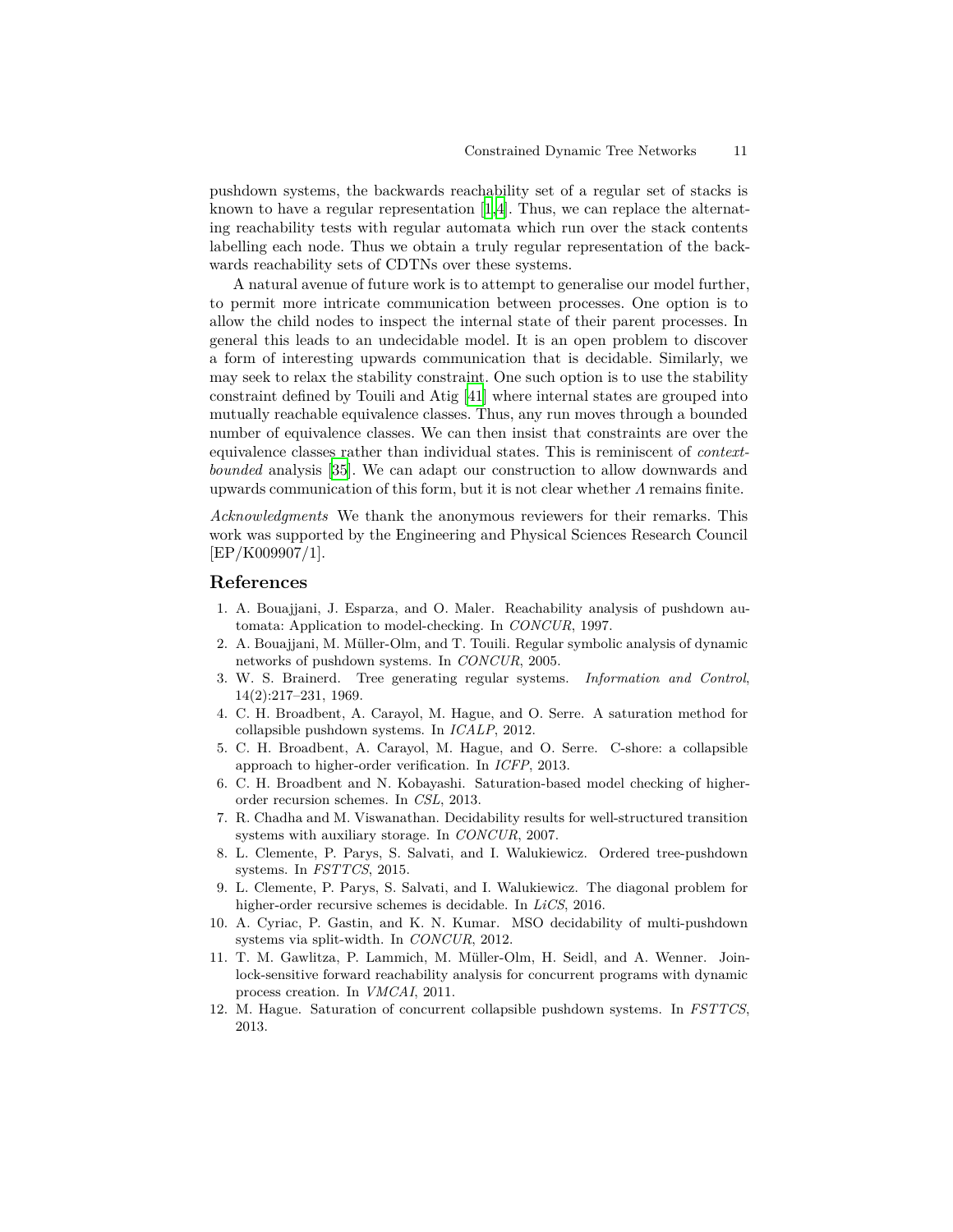- 12 M. Hague and V. Penelle
- <span id="page-11-21"></span>13. M. Hague, J. Kochems, and C.-H. L. Ong. Unboundedness and downward closures of higher-order pushdown automata. In *POPL*, 2016.
- <span id="page-11-0"></span>14. M. Hague, A. S. Murawski, C.-H. Luke Ong, and O. Serre. Collapsible pushdown automata and recursion schemes. In *LiCS*, 2008.
- <span id="page-11-8"></span>15. M. Hague and C.-H. L. Ong. Winning regions of pushdown parity games: A saturation method. In *CONCUR*, 2009.
- <span id="page-11-9"></span>16. M. Hague and V. Penelle. Constrained dynamic tree networks, 2018. URL: [https:](https://figshare.com/articles/main_pdf/6850508) [//figshare.com/articles/main\\_pdf/6850508](https://figshare.com/articles/main_pdf/6850508), [doi:10.17637/rh.6850508](http://dx.doi.org/10.17637/rh.6850508).
- <span id="page-11-3"></span>17. N. Kobayashi. Model-checking higher-order functions. In *PPDP*, 2009.
- <span id="page-11-2"></span>18. N. Kobayashi. Higher-order model checking: From theory to practice. In *LiCS*, 2011.
- <span id="page-11-4"></span>19. N. Kobayashi. A practical l inear time algorithm for trivial automata model checking of higher-order recursion schemes. In *FoSSaCS*, 2011.
- <span id="page-11-14"></span>20. N. Kobayashi and A. Igarashi. Model-checking higher-order programs with recursive types. In *ESOP*, 2013.
- <span id="page-11-5"></span>21. Naoki Kobayashi. GTRecS2: A model checker for recursion schemes based on games and types. A tool available at [http://www-kb.is.s.u-tokyo.ac.jp/~koba/](http://www-kb.is.s.u-tokyo.ac.jp/~koba/gtrecs2/) [gtrecs2/](http://www-kb.is.s.u-tokyo.ac.jp/~koba/gtrecs2/), 2012.
- <span id="page-11-19"></span>22. S. La Torre, A. Muscholl, and I. Walukiewicz. Safety of parametrized asynchronous shared-memory systems is almost always decidable. In *CONCUR*, 2015.
- <span id="page-11-12"></span>23. P. Lammich, M. Müller-Olm, and A. Wenner. Predecessor sets of dynamic pushdown networks with tree-regular constraints. In *CAV*, 2009.
- <span id="page-11-11"></span>24. Peter Lammich, Markus Müller-Olm, Helmut Seidl, and Alexander Wenner. Contextual locking for dynamic pushdown networks. In *SAS*, 2013.
- <span id="page-11-16"></span>25. C. Löding. *Infinite Graphs Generated by Tree Rewriting*. PhD thesis, RWTH Aachen, 2003.
- <span id="page-11-10"></span>26. D. Lugiez. Forward analysis of dynamic network of pushdown systems is easier without order. *Int. J. Found. Comput. Sci.*, 22(4):843–862, 2011.
- <span id="page-11-17"></span>27. D. Lugiez and P. Schnoebelen. The regular viewpoint on pa-processes. In *CON-CUR*, 1998.
- <span id="page-11-23"></span>28. P. Madhusudan and G. Parlato. The tree width of auxiliary storage. In *POPL*, 2011.
- <span id="page-11-20"></span>29. A. Muscholl, H. Seidl, and I. Walukiewicz. Reachability for dynamic parametric processes. In *VMCAI*, 2017.
- <span id="page-11-6"></span>30. R. P. Neatherway, S. J. Ramsay, and C.-H. L. Ong. A traversal-based algorithm for higher-order model checking. In *ICFP*, 2012.
- <span id="page-11-13"></span>31. Benedikt Nordhoff, Markus Müller-Olm, and Peter Lammich. Iterable forward reachability analysis of monitor-dpns. In *Semantics, Abstract Interpretation, and Reasoning about Programs: Essays Dedicated to David A. Schmidt on the Occasion of his Sixtieth Birthday*, 2013.
- <span id="page-11-1"></span>32. C.-H. L. Ong. On model-checking trees generated by higher-order recursion schemes. In *LiCS*, 2006.
- <span id="page-11-22"></span>33. P. Parys. The complexity of the diagonal problem for recursion schemes. In *FSTTCS*, 2018.
- <span id="page-11-18"></span>34. V. Penelle. Rewriting higher-order stack trees. In *CSR*, 2015.
- <span id="page-11-24"></span>35. S. Qadeer and J. Rehof. Context-bounded model checking of concurrent software. In *TACAS*, 2005.
- <span id="page-11-7"></span>36. S. J. Ramsay, R. P. Neatherway, and C.-H. Luke Ong. A type-directed abstraction refinement approach to higher-order model checking. In *POPL*, 2014.
- <span id="page-11-15"></span>37. S. Schwoon. *Model-checking Pushdown Systems*. PhD thesis, Technical University of Munich, 2002.